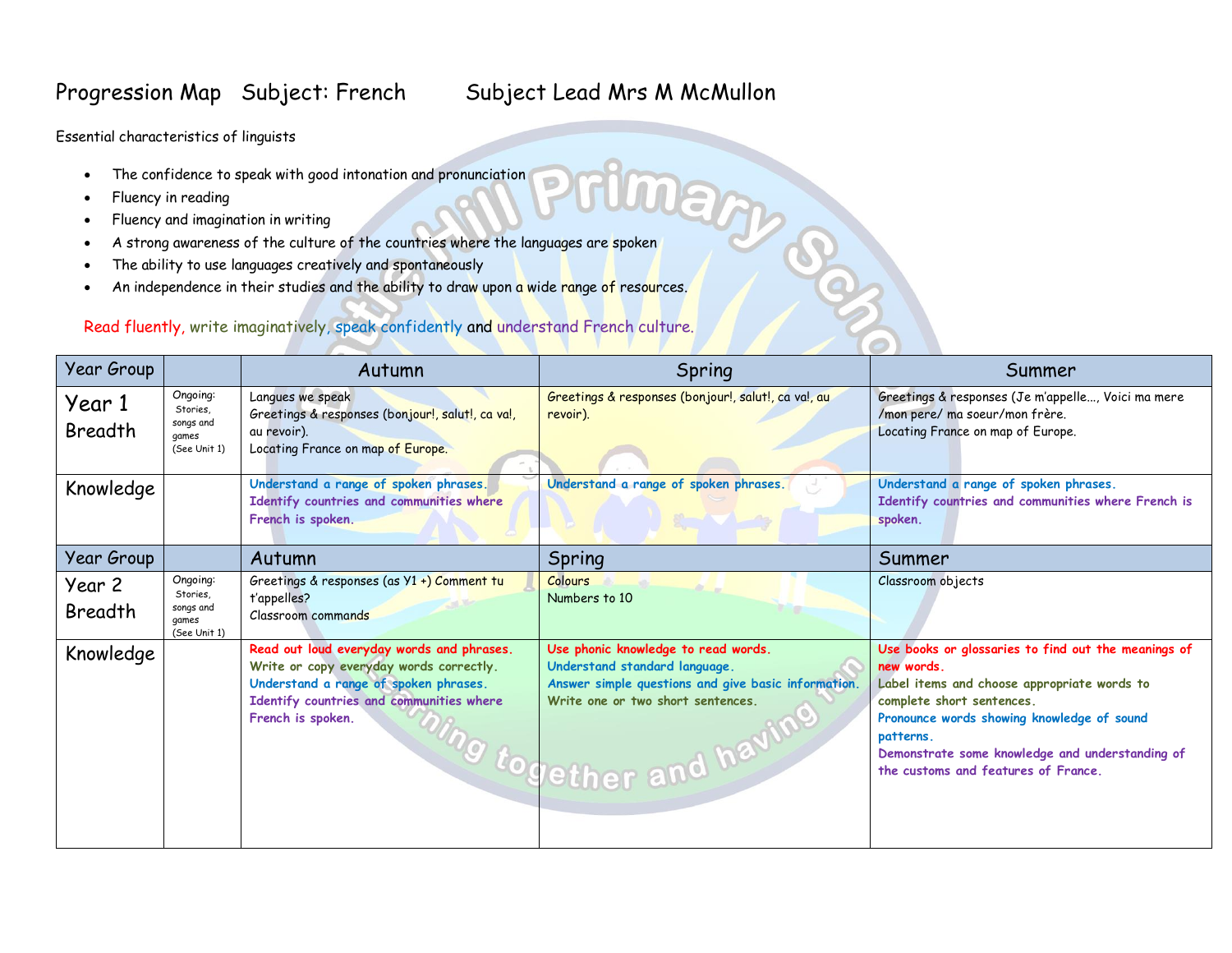| Year Group               | Autumn                                                                                                                                                                                                                                                                                 | Spring                                                                                                                                                                                                                                                                                                        | Summer                                                                                                                                                               |
|--------------------------|----------------------------------------------------------------------------------------------------------------------------------------------------------------------------------------------------------------------------------------------------------------------------------------|---------------------------------------------------------------------------------------------------------------------------------------------------------------------------------------------------------------------------------------------------------------------------------------------------------------|----------------------------------------------------------------------------------------------------------------------------------------------------------------------|
| Year 3<br><b>Breadth</b> | Unit 1 Moi<br>Greetings<br>Introducing yourself<br>Making simple statements (about name and age)<br>Ask simple questions (about name and age)<br>Numbers 1-10                                                                                                                          | Unit 2<br>Je Me Presente:<br>Say their age/ask others how old they are<br>Say/ask where they live<br>Describe nationality and languages spoken<br>The alphabet<br>Simple spellings<br>Understand and use numbers to 21<br>Understand and say the days of the week<br>Describe the weather using a few phrases | Unit 3<br>En famille:<br>Introduce family members<br>Say today's date<br>Describe items using vocabulary for colours<br>Spellings of certain words                   |
| Knowledge                | Read out loud familiar words and phrases.<br>Write short phrases used in everyday<br>conversations correctly.<br>Give responses to questions about everyday<br>events.<br>Take part in discussions and tasks.<br>Show awareness of the social conventions<br>when speaking to someone. | Read and understand the main points in short<br>written texts.<br>Write a few short sentences using familiar<br>expressions.<br>Demonstrate a growing vocabulary.<br>Describe some aspects of French life with some<br>interesting details.                                                                   | Use a translation dictionary or glossary to look up<br>new words.<br>Express personal experiences and responses.<br>Understand the main points from spoken passages. |
| Year Group               | Autumn                                                                                                                                                                                                                                                                                 | Spring                                                                                                                                                                                                                                                                                                        | Summer                                                                                                                                                               |
| Year 4<br><b>Breadth</b> | Unit 4<br>Les Animaux:                                                                                                                                                                                                                                                                 | Unit 5<br>Mon anniversaire:                                                                                                                                                                                                                                                                                   | Unit 6 Le Monde<br>Countries surrounding France                                                                                                                      |
|                          | Understand and answer questions about pets<br>Understand and use numbers to 40<br>How others celebrate Festivals<br>Spellings of certain words                                                                                                                                         | Ask/tell time on the hour<br>How analogue times are written in French<br>Link times on the hour with phrases<br>Understand and use numbers to 60<br>Ask/give a birthday date<br>Wish someone happy birthday                                                                                                   | Capital, key rivers towns and mountains<br>Weather<br>Points of the compass<br>Learn more about a place in France                                                    |